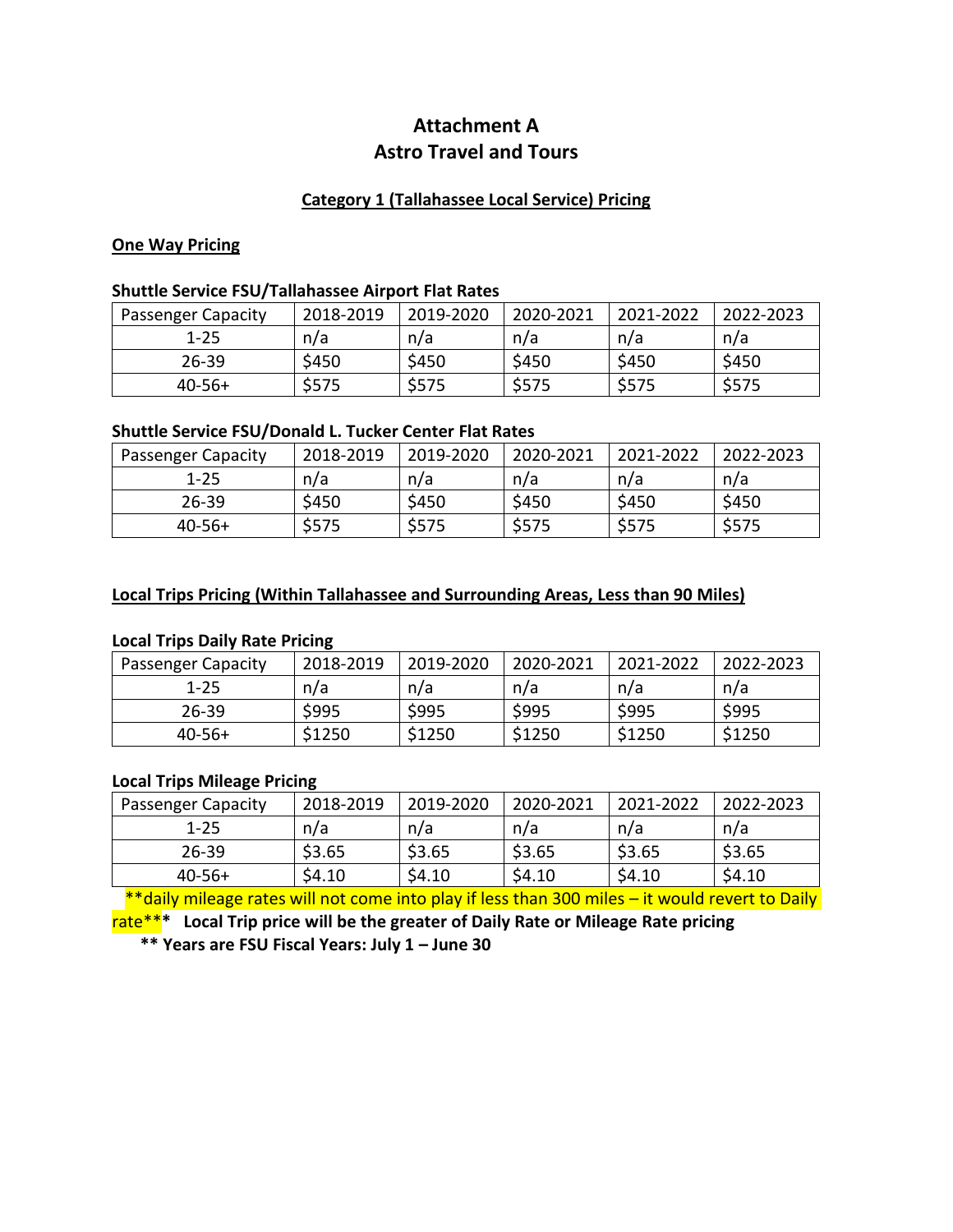# **Attachment B Astro Travel and Tours**

## **Category 2 (Long Distance, 90 Miles or More) Pricing**

#### **Long Distance Rate per Mile**

| <b>Passenger Capacity</b> | 2018-2019 | 2019-2020 | 2020-2021 | 2021-2022 | 2022-2023 |
|---------------------------|-----------|-----------|-----------|-----------|-----------|
| $1 - 25$                  | n/a       | n/a       | n/a       | n/a       | n/a       |
| $26 - 39$                 | \$3.65    | \$3.65    | \$3.65    | \$3.65    | \$3.65    |
| $40-56+$                  | \$4.10    | \$4.10    | \$4.10    | \$4.10    | \$4.10    |

### **Long Distance Daily Rate**

| <b>Passenger Capacity</b> | 2018-2019 | 2019-2020 | 2020-2021 | 2021-2022 | 2022-2023 |
|---------------------------|-----------|-----------|-----------|-----------|-----------|
| $1 - 25$                  | n/a       | n/a       | n/a       | n/a       | n/a       |
| $26 - 39$                 | \$995     | \$995     | \$995     | \$995     | \$995     |
| $40-56+$                  | \$1250    | \$1250    | \$1250    | \$1250    | \$1250    |

## **\* Long Distance price will be the greater of Daily Rate or Mileage Rate pricing**

## **Driver Change Rate**

| 2018-2019   2019-2020   2020-2021   2021-2022   2022-2023           |  |  |
|---------------------------------------------------------------------|--|--|
| \$300-\$900   \$300-\$900   \$300-\$900   \$300-\$900   \$300-\$900 |  |  |
|                                                                     |  |  |

**Price depends on location of driver change** 

**Is Chase Vehicle (Service Truck w/Mechanic) offered for trips with 4 or more buses for distances greater than 250 miles or out of state? Yes \_\_X\_\_\_\_ No\_\_\_\_\_\_**

**If yes, provide pricing:**

**Chase Vehicle (Service Truck w/Mechanic) Daily Rate Pricing**

| 2018-2019   2019-2020   2020-2021   2021-2022   2022-2023 |       |       |       |       |
|-----------------------------------------------------------|-------|-------|-------|-------|
| \$900                                                     | \$900 | \$900 | \$900 | \$900 |

**\*\* Years are FSU Fiscal Years: July 1 – June 30**